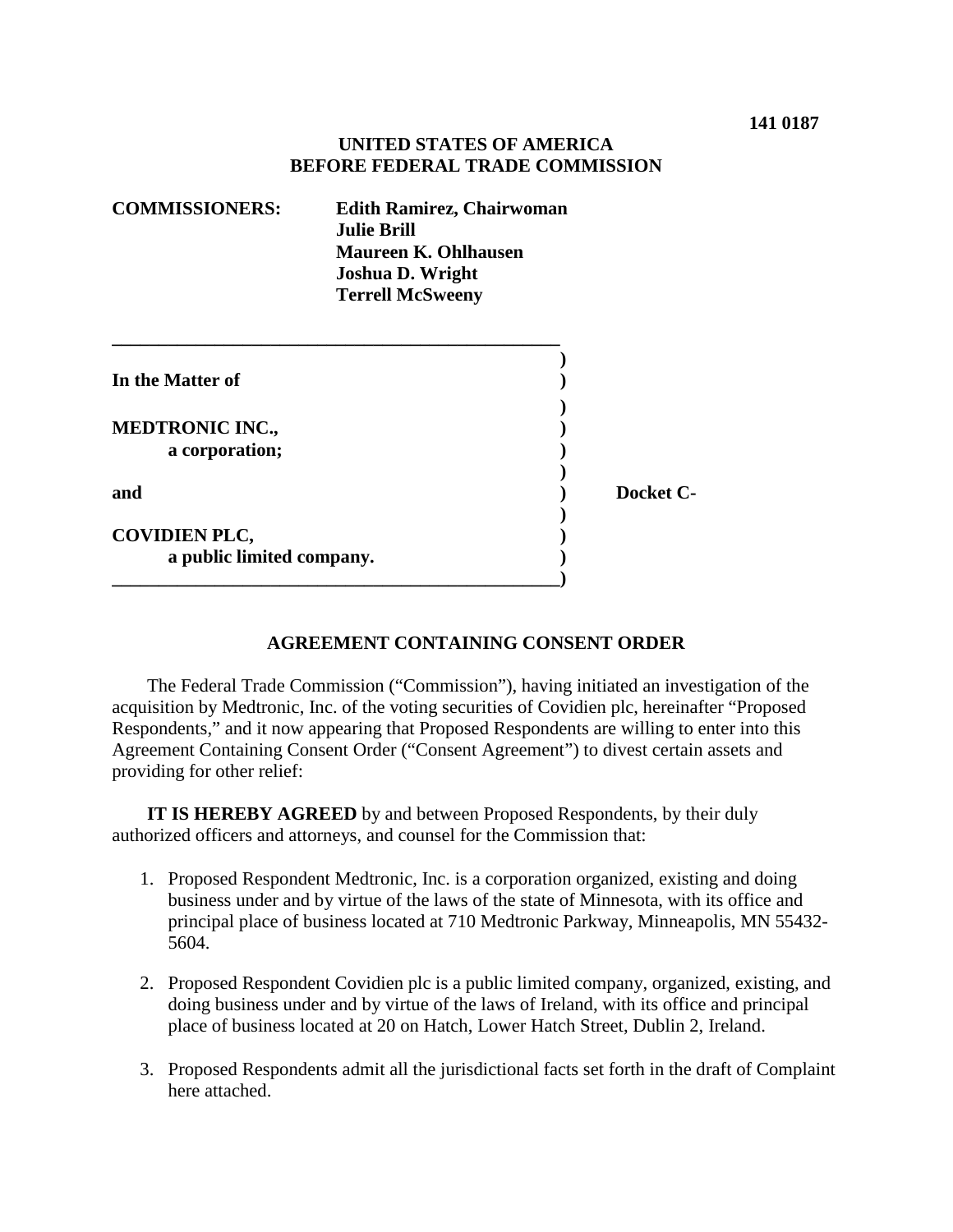- 4. Proposed Respondents waive:
	- a. any further procedural steps;
	- b. the requirement that the Commission's Decision and Order, which is attached hereto and made a part hereof, contain a statement of findings of fact and conclusions of law;
	- c. all rights to seek judicial review or otherwise to challenge or contest the validity of the Decision and Order entered pursuant to this Consent Agreement; and
	- d. any claim under the Equal Access to Justice Act.
- 5. The Commission may issue its Complaint in this matter at any time after it accepts the Consent Agreement for public comment.
- 6. Proposed Respondents shall submit an initial compliance report, pursuant to Section 2.33 of the Commission's Rules, 16 C.F.R. § 2.33, no later than ten (10) days after the date on which Proposed Respondents execute this Consent Agreement and every thirty (30) days thereafter until the Decision and Order becomes final. Each compliance report shall set forth in precise detail the manner in which Proposed Respondents have complied or have prepared to comply, are complying, and will comply with the Consent Agreement and the Decision and Order. Proposed Respondents shall provide sufficient information and documentation to enable the Commission to determine independently whether Proposed Respondents are in compliance with the Consent Agreement and the Decision and Order.
- 7. Each report submitted pursuant to Paragraph 6 above shall be verified by a notarized signature or self-verified in a manner set forth in 28 U.S.C. § 1746. Section 2.41(a) of the Commission's Rules, 16 C.F.R. § 2.41, requires that an original and two copies of all compliance reports be filed with the Commission. Proposed Respondents shall file an original report and one copy with the Secretary of the Commission, and shall send at least one copy directly to the Bureau of Competition's Compliance Division [in electronic format]. In addition, Respondents shall provide a copy of each report to the Monitor appointed pursuant to the Decision and Order.
- 8. This Consent Agreement, and any compliance reports filed pursuant to this Consent Agreement, shall not become part of the public record of the proceeding unless and until the Consent Agreement is accepted by the Commission. If this Consent Agreement is accepted by the Commission, it, together with the draft of Complaint contemplated thereby, will be placed on the public record for a period of thirty (30) days and information in respect thereto publicly released. The Commission thereafter may either withdraw its acceptance of this Consent Agreement and so notify Proposed Respondents, in which event the Commission will take such action as it may consider appropriate, or issue and serve its Complaint (in such form as the circumstances may require) and its Decision and Order, in disposition of the proceeding.
- 9. This Consent Agreement is for settlement purposes only and does not constitute an admission by Proposed Respondents that the law has been violated as alleged in the draft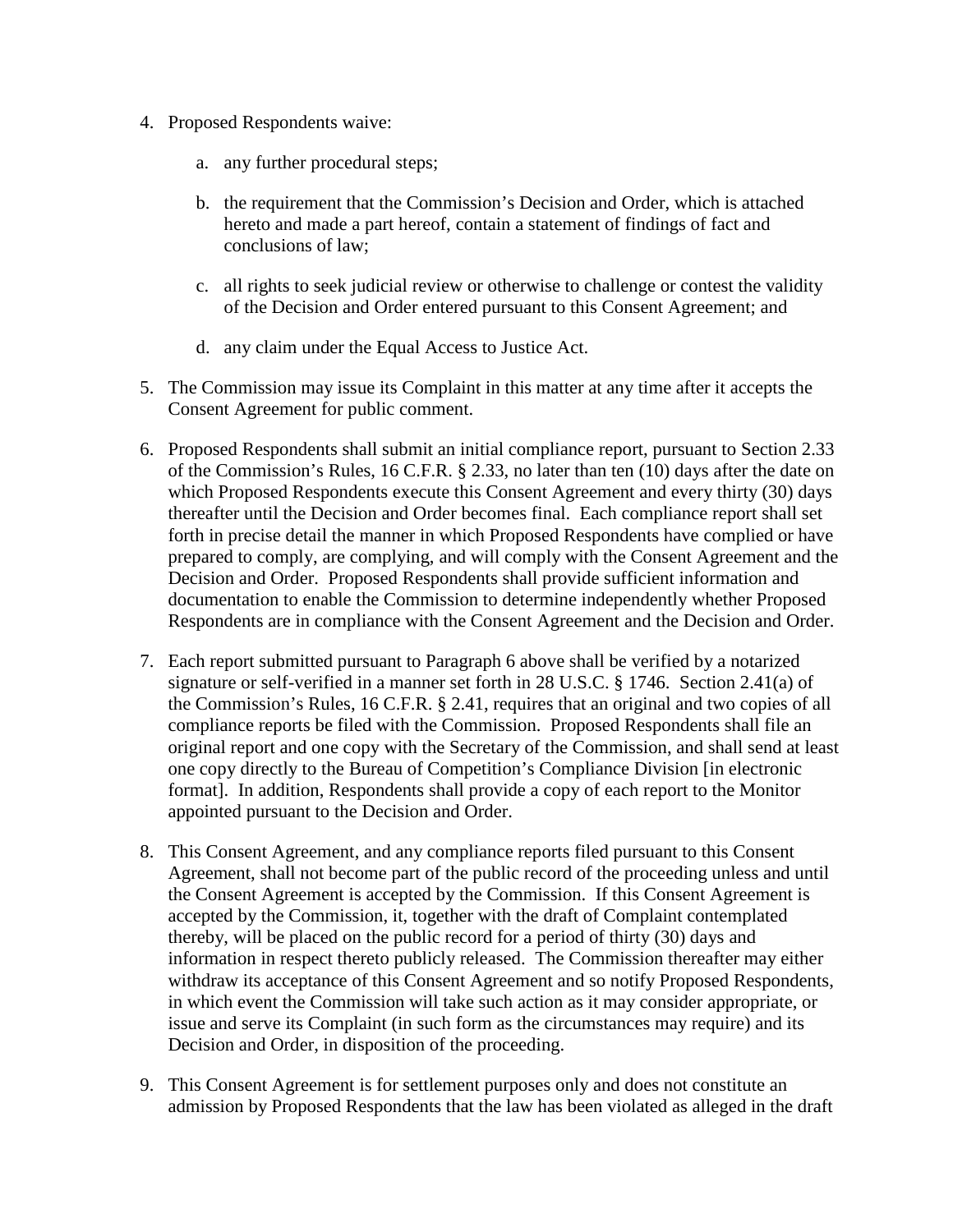of Complaint here attached, or that the facts as alleged in the draft Complaint, other than jurisdictional facts, are true.

- 10. This Consent Agreement contemplates that, if it is accepted by the Commission, and if such acceptance is not subsequently withdrawn by the Commission pursuant to the provisions of § 2.34 of the Commission's Rules, 16 C.F.R. § 2.34, the Commission may, without further notice to Proposed Respondents: (1) issue and serve its Complaint corresponding in form and substance with the draft of Complaint here attached and the following Decision and Order in disposition of the proceeding, and (2) make information public with respect thereto.
- 11. When so entered, the Decision and Order will have the same force and effect and may be altered, modified, or set aside in the same manner and within the same time as provided by statute for other orders. The Decision and Order shall become final upon service. Delivery of the Complaint and the Decision and Order to Proposed Respondents by any means provided in § 4.4(a) of the Commission's Rules, 16 C.F.R. § 4.4(a), including, but not limited to, delivery to an office within the United States of counsel for Proposed Respondents identified on this Consent Agreement, shall constitute service. Proposed Respondents waive any rights they may have to any other manner of service. Proposed Respondents also waive any right they may otherwise have to service of any Appendices attached or incorporated by reference into the Decision and Order, if Proposed Respondents are already in possession of copies of such Appendices, and agrees that they are bound to comply with and will comply with the Decision and Order to the same extent as if they had been served with copies of such Appendices.
- 12. The Complaint may be used in construing the terms of the Decision and Order, and no agreement, understanding, representation, or interpretation not contained in the Decision and Order or the Consent Agreement may be used to vary or to contradict the terms of the Decision and Order.
- 13. By signing this Consent Agreement, Proposed Respondents represent and warrant that they can fulfill all the terms of and accomplish the full relief contemplated by the attached Decision and Order (including effectuating all required divestitures, assignments, and transfers) and that all parents, subsidiaries, affiliates, and successors necessary to effectuate the full relief contemplated by this Consent Agreement and the attached Decision and Order are parties to, or within the control of parties to, this Consent Agreement and the attached Decision and Order.
- 14. Proposed Respondents agree that they shall interpret the Remedial Agreement, as that term is used in the Decision and Order, in a manner that is fully consistent with all of the relevant provisions and remedial purposes of the Decision and Order.
- 15. Proposed Respondents have read the proposed Complaint and the Decision and Order contemplated hereby. Proposed Respondents understand that once the Decision and Order has been issued, Proposed Respondents will be required to file one or more compliance reports setting forth in detail the manner in which they have complied, are complying, and will comply with the Decision and Order.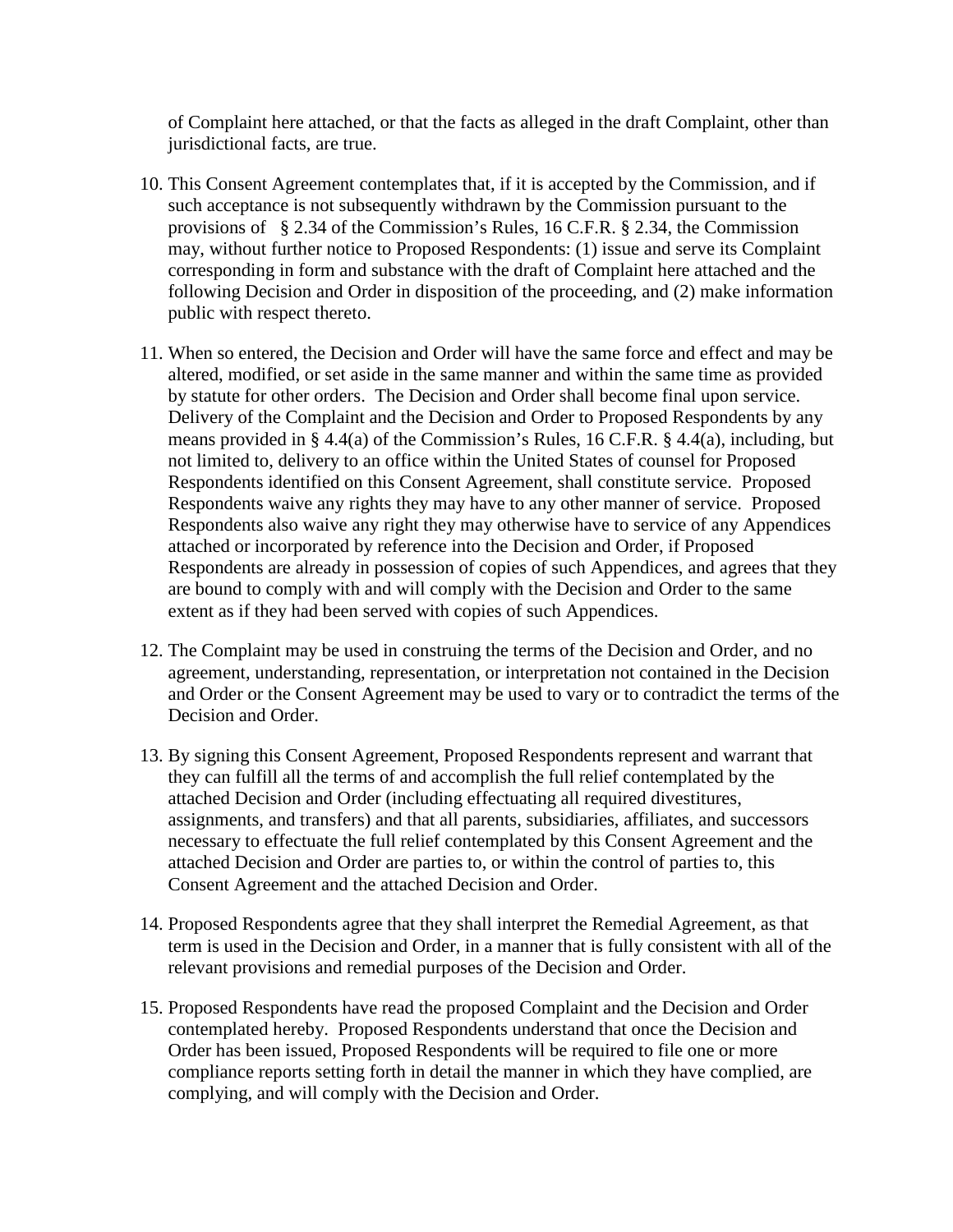16. Proposed Respondents agree to comply with the terms of the proposed Decision and Order from the date they sign this Consent Agreement. Proposed Respondents further understand that they may be liable for civil penalties in the amount provided by law for each violation of the Decision and Order after such Order becomes final.